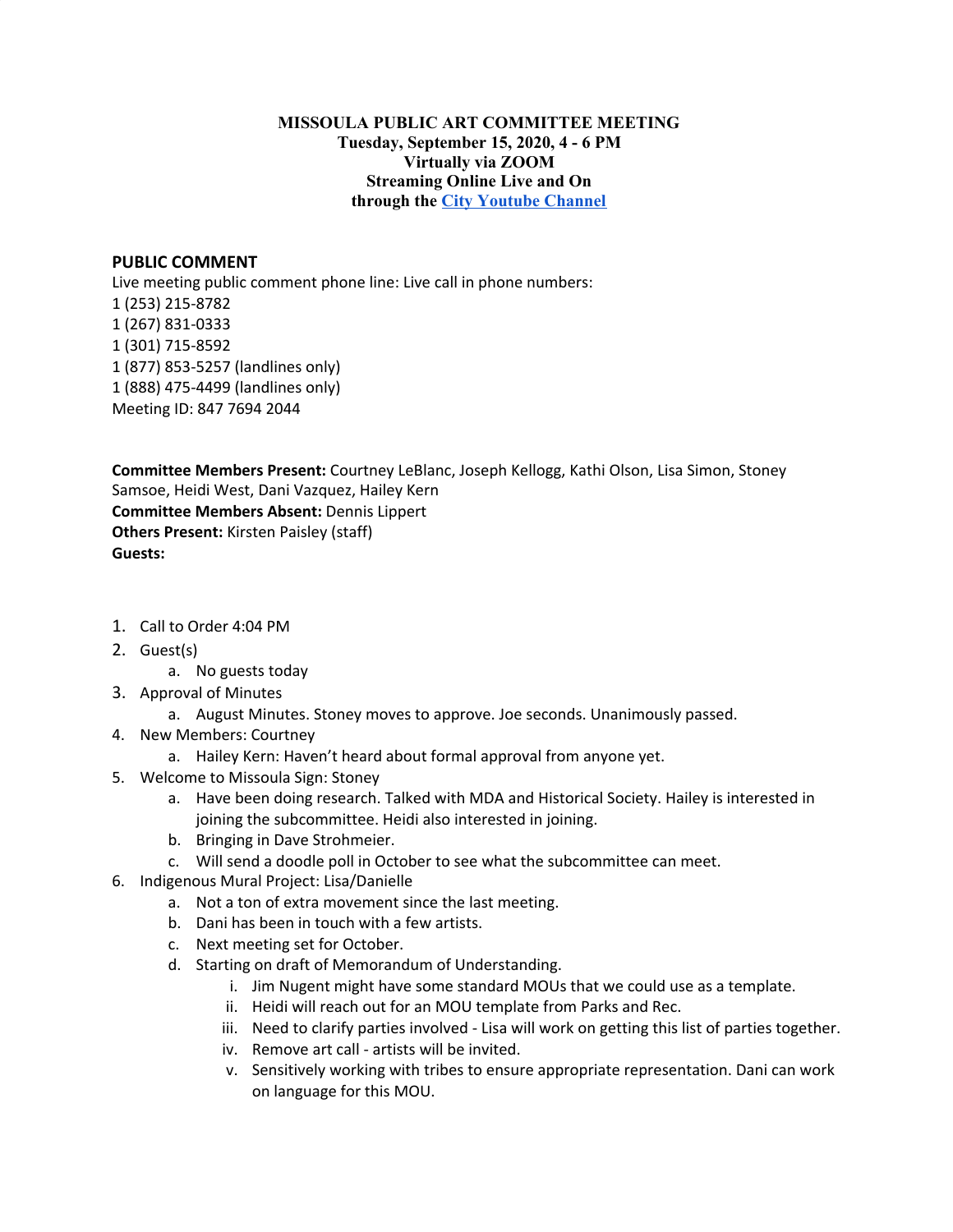- vi. Lisa/Courtney/Dani/Kirsten can work on edits and work on a second draft before bringing it back to the committee to vote on.
- e. This is a huge project with lots of work to be done. Should CoMPAC be the ones in charge of this project? It's going to take lots of hours.
- f. Heidi: Who is responsible for maintenance? Parks and Rec? Lisa: That's a good question, and that was the impetus for the MOU. We have lots to clarify.
	- i. Kathi: We could look at the Studebaker building as reference.
- g. It's at the point of reaching out to people that I might need more assistance reaching out to people.
	- i. Stoney: Do we have it in the budget for a project manager for something like this? There's going to have to be a lot of hours put into this project. Maybe through Montana Arts Council? Lisa: Project Manager was brought up in a meeting. It might be a good idea for us to hire a Project Manager. Courtney: There could possibly be an opportunity to work with a grad student at the University as well? Lisa: An amateur Project Manage on something this complex might not be a good idea.
- 7. Library Project: Courtney
	- a. Still in the beginning phases of this project.
	- b. Heidi: going to wait on reaching out to Knife River for now as I'm approaching them about something else at the moment.
	- c. Where would this go? This would be on the grassy spot close to the old library.
- 8. Poverello Mural: Courtney
	- a. Full steam ahead with their stuff.
	- b. Community paint day on October 3.
	- c. Voting on "YOU ARE LOVED" without knowing color scheme (organic process)
		- i. Lisa moved to approve. Unanimously approved.
- 9. Mountain Line Mural: Courtney
	- a. Art Call closed yesterday. Only had 1 submission.
	- b. We're going to extend the art call for a month.
	- c. Courtney suggested perhaps switching the mural to the wall rather than the pillars.
	- d. Kathi: Would they come up on their price? Possibly from \$5K to \$7K
	- e. Heidi: Were they limiting to paint only? Could there be sculpture? If it were a little more flexible maybe people could come up with more ideas?
	- f. Send email blast to those that submitted the last 3 years.
	- g. Include in the email that if we can't find a local artist we will expand the art call.
- 10. Art on Rattlesnake Sound Wall: Courtney
	- a. Got an email from someone wanting to do some art on the sound wall. Heidi: We would have to get permission from MDOT.
		- i. Funding, maintenance, approval will all be hurdles to get over. We're in the beginning stages of this.
- 11. Montgomery Mural Series: Courtney
	- a. Ryan and Jenny Montgomery are interested in a series of murals on the backs of the buildings that face Caras Park. They have talked to The Wilma, Monte Dolac, and Grizzly Hackle. They want to do a bitterroot flower and wolf design on their building. Funding is a question at the moment.
	- b. This idea is in beginning stages.
- 12. Virtual Music Festival: Courtney